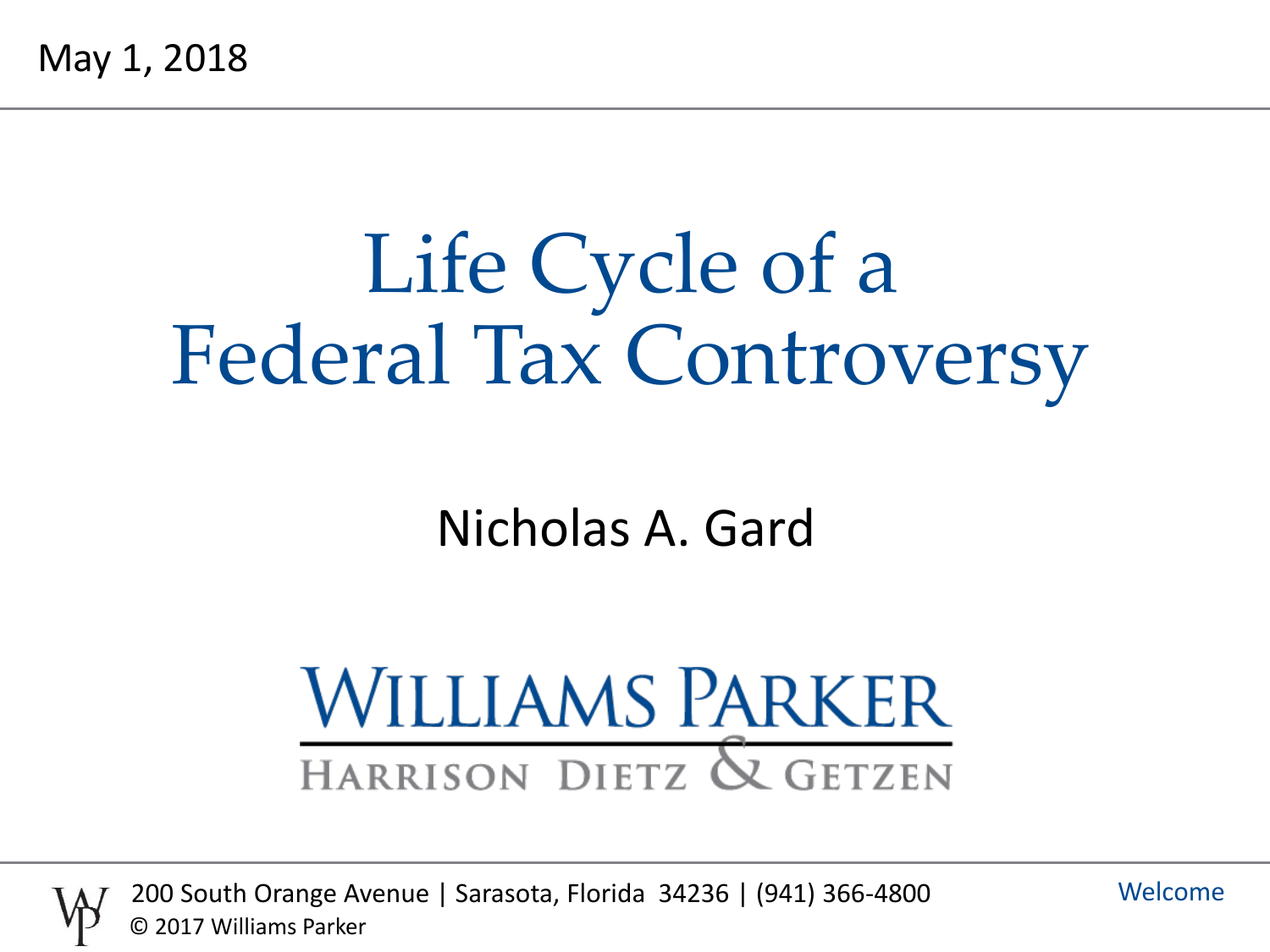# Anticipating a Controversy

- When taxpayers enter into tax-sensitive transactions, it is important to anticipate audit risks when communicating and documenting the transaction. Participants in the transaction should avoid generating an "audit roadmap" for the IRS to follow should the transaction later come under scrutiny.
- Most business documents cannot be protected as confidential, but limited privileges and protections apply (discussed on the next slide)
- Appropriate document retention policies should be established and followed to maintain any applicable privileges or protections and to avoid the possibility of "spoliation" should litigation ensue.

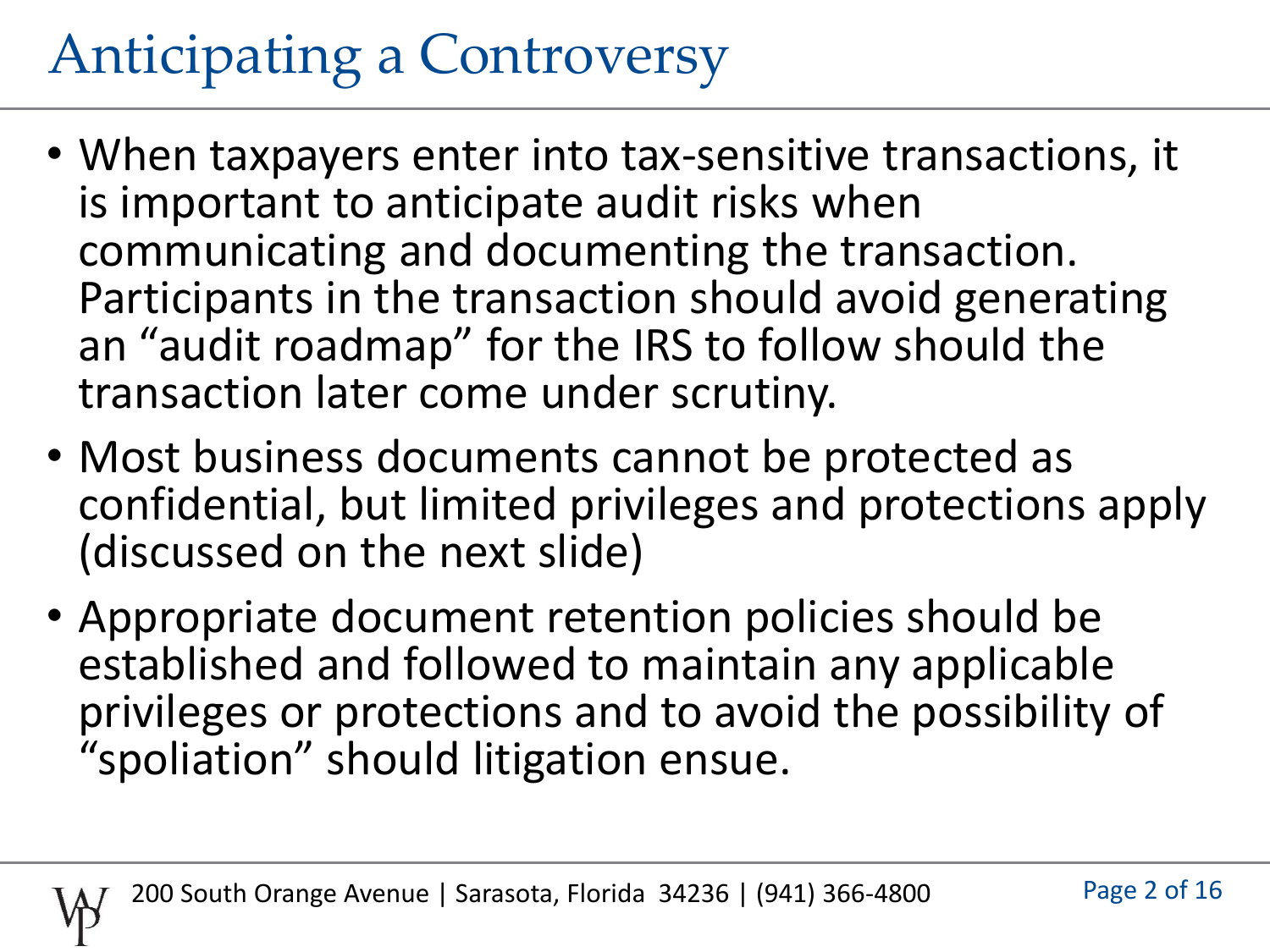### Privilege Considerations

- Sources of privilege/protection
	- Attorney-Client Privilege
	- Work Product Doctrine
	- Section 7525 Tax Advice Privilege
- IRS "Policy of Restraint" may limit requests from IRS to review tax accrual workpapers (e.g., FIN 48)
	- This is merely a policy position of the IRS; it is not an enforceable right to protection from disclosure. The question of what privileges apply to, or may be waived by, tax accrual workpapers has been extensively litigated.
- Waiver
- *Kovel* arrangements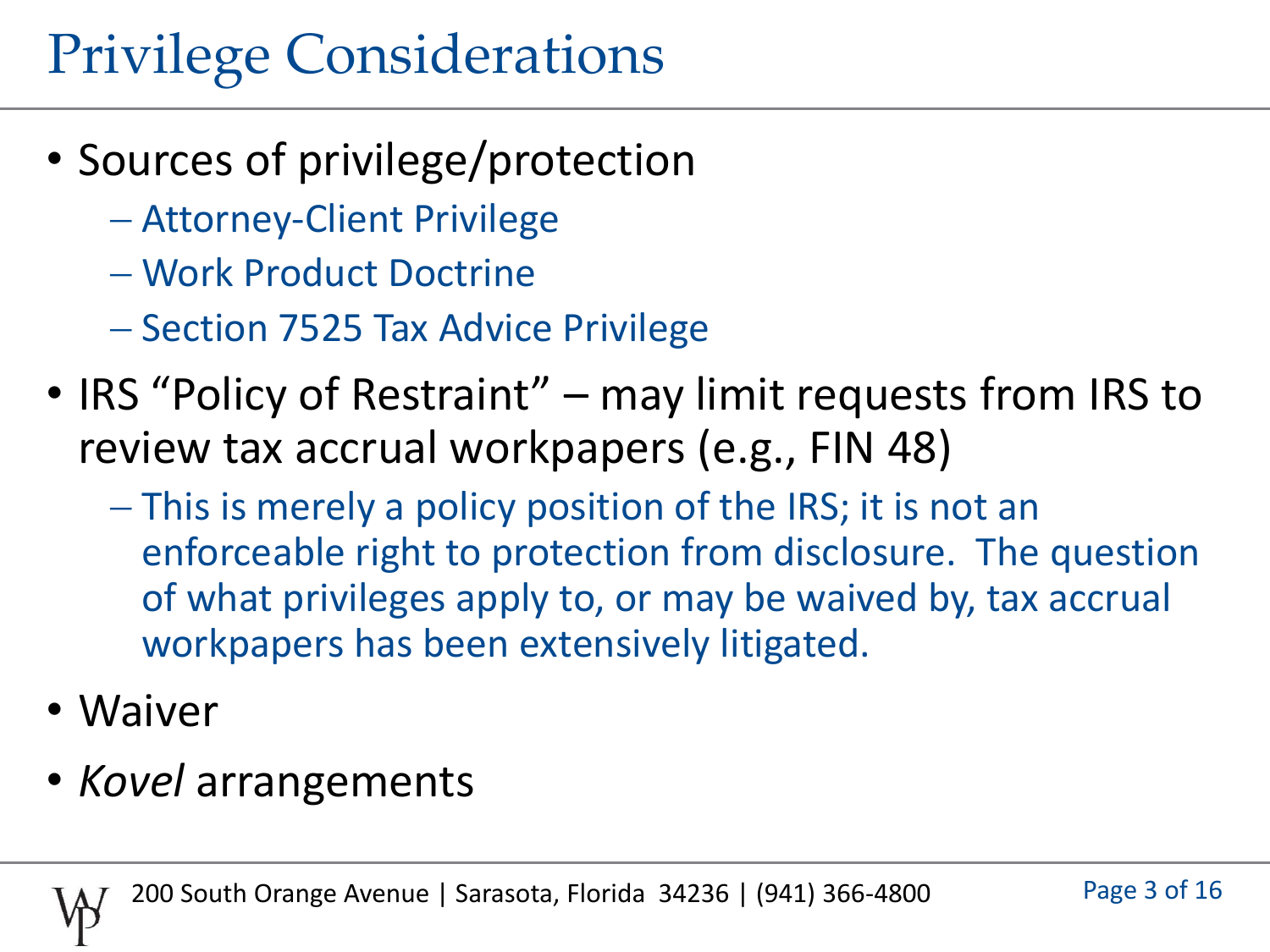#### Pre-Audit

- Proactive tax controversy management can be an efficient means of resolving potential tax disputes.
- Taxpayers may wish to obtain certainty prior to filing a tax return.
	- Pre-filing Agreements
	- Private Letter Rulings
	- Advance Pricing Agreements
	- Compliance Assurance Process
- When filing a return, taxpayers may wish to protect against the potential imposition of accuracy-related penalties by disclosing the tax treatment of an item using Form 8275, Form 8275-R, or Schedule UTP.
- Taxpayers with known or foreseeable tax exposures may wish to avoid confrontation with the IRS by engaging in certain processes before the IRS issues an audit notice.
	- Qualified Amended Return
	- Voluntary Disclosure and Relief Request Programs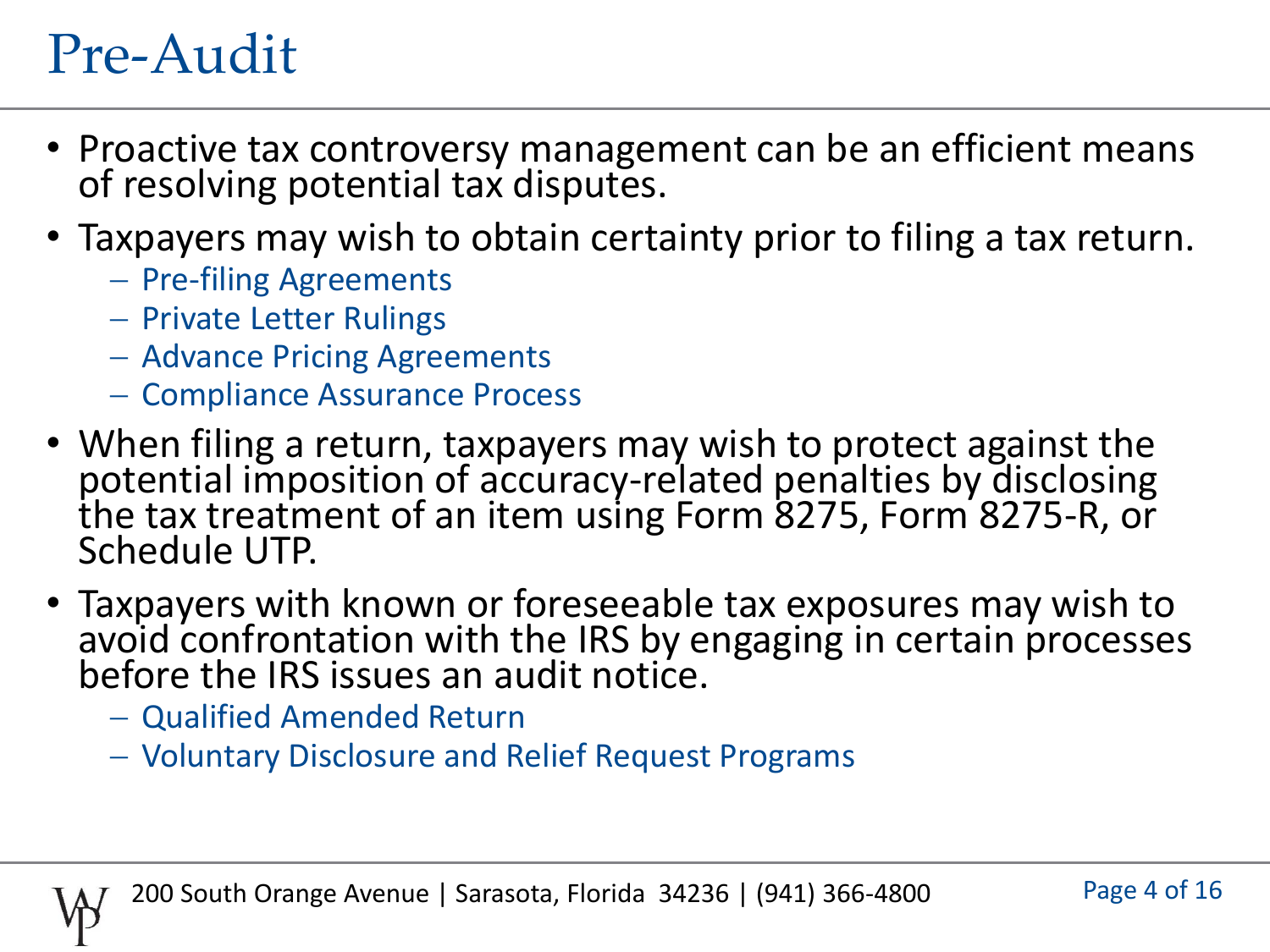### Audit Management

- The IRS's examination and enforcement powers are extremely broad. All audits should be taken seriously. A good working relationship with the revenue agent is almost always beneficial to a taxpayer.
- If the IRS has issued an audit notice, taxpayers should consult with advisors as soon as possible to develop an audit defense strategy.
	- Identify any sensitive tax issues (self audit)
		- o Is this a so-called "Eggshell Audit" involving the possible assertion of criminal liability?
	- $-$  Identify any affirmative claims
	- Negotiate the scope, location, and timing of the audit with the IRS
	- Designate persons to whom the IRS can direct requests
	- $-$  Institute tight controls regarding the flow of information
- There are two sometimes competing goals of an audit defense strategy.
	- Convincing the revenue agent to respect the tax return, as filed.
	- Positioning the taxpayer for success at IRS Appeals or in litigation.
- Revenue agents do not have the authority to settle novel legal issues based on a hazards of litigation assessment, absent a delegation of authority from IRS Appeals. However, revenue agents do have the authority to raise or not raise issues, giving them some *de facto* settlement authority.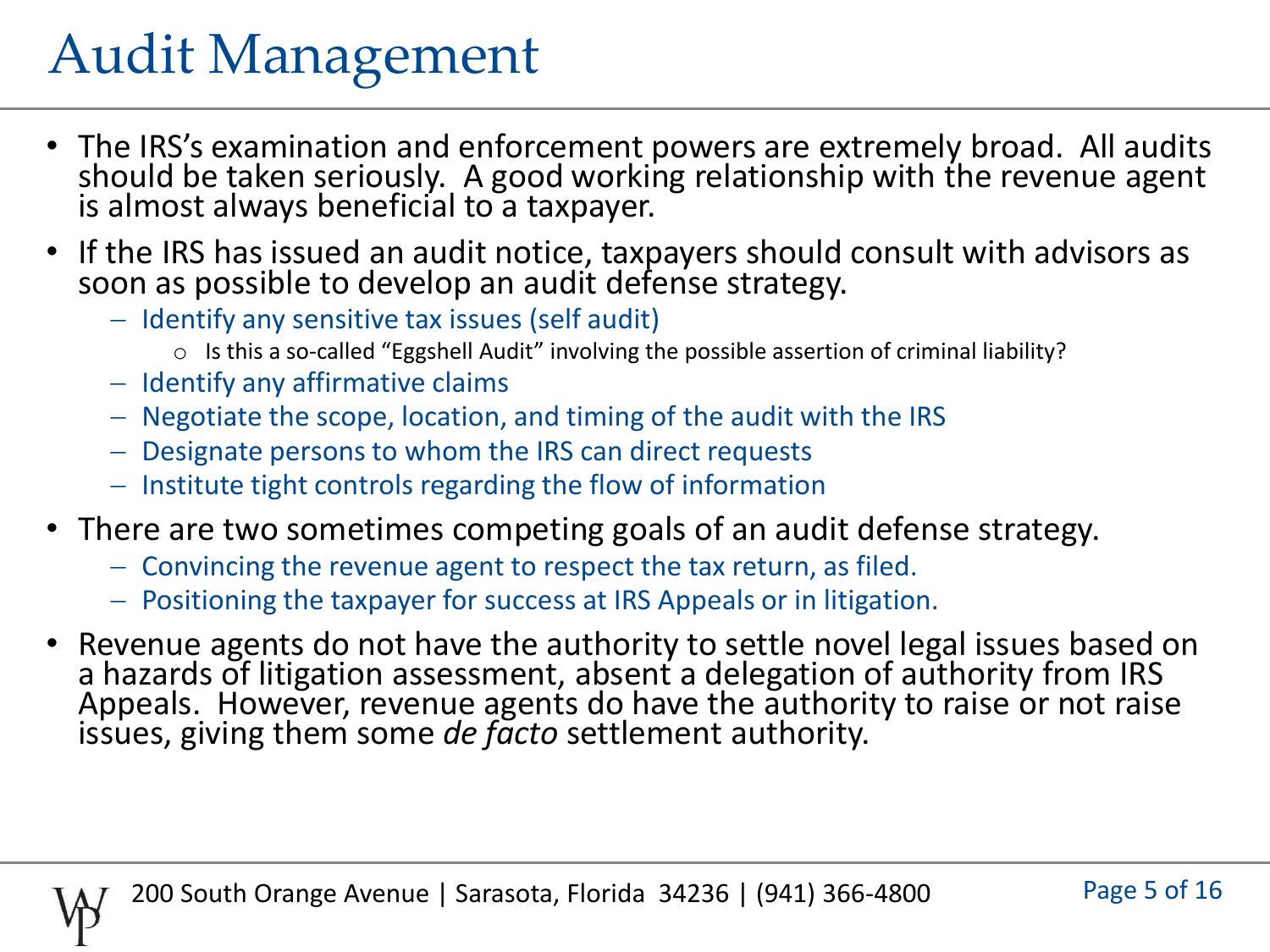## Audit Management (cont'd)

- Responding to Information Document Requests (IDRs)
	- Reviewing draft IDRs
	- Limiting the scope of burdensome or irrelevant requests
	- Thinking strategically about *all* information provided to the IRS
	- Seeking extensions and avoiding the IRS's delinguency and summons enforcement options
- Producing legal opinions and claiming privilege
- Preparing for employee interviews and taxpayer presentations
- Elevating legal issues
	- Revenue agents can seek Field Advice from IRS Chief Counsel field attorneys without any input or knowledge of the taxpayer. Revenue agents are not required to follow Field Advice but, in practice, almost always do.
	- Either the taxpayer or the revenue agent can ask for Technical Advice from the IRS National Office in the form of a TAM. Taxpayers get to be involved in this process, but TAMs can take longer. TAMs are binding on a revenue agent.
- Extending the statute of limitations
	- Form 872 and 872-A
	- Restricted Consent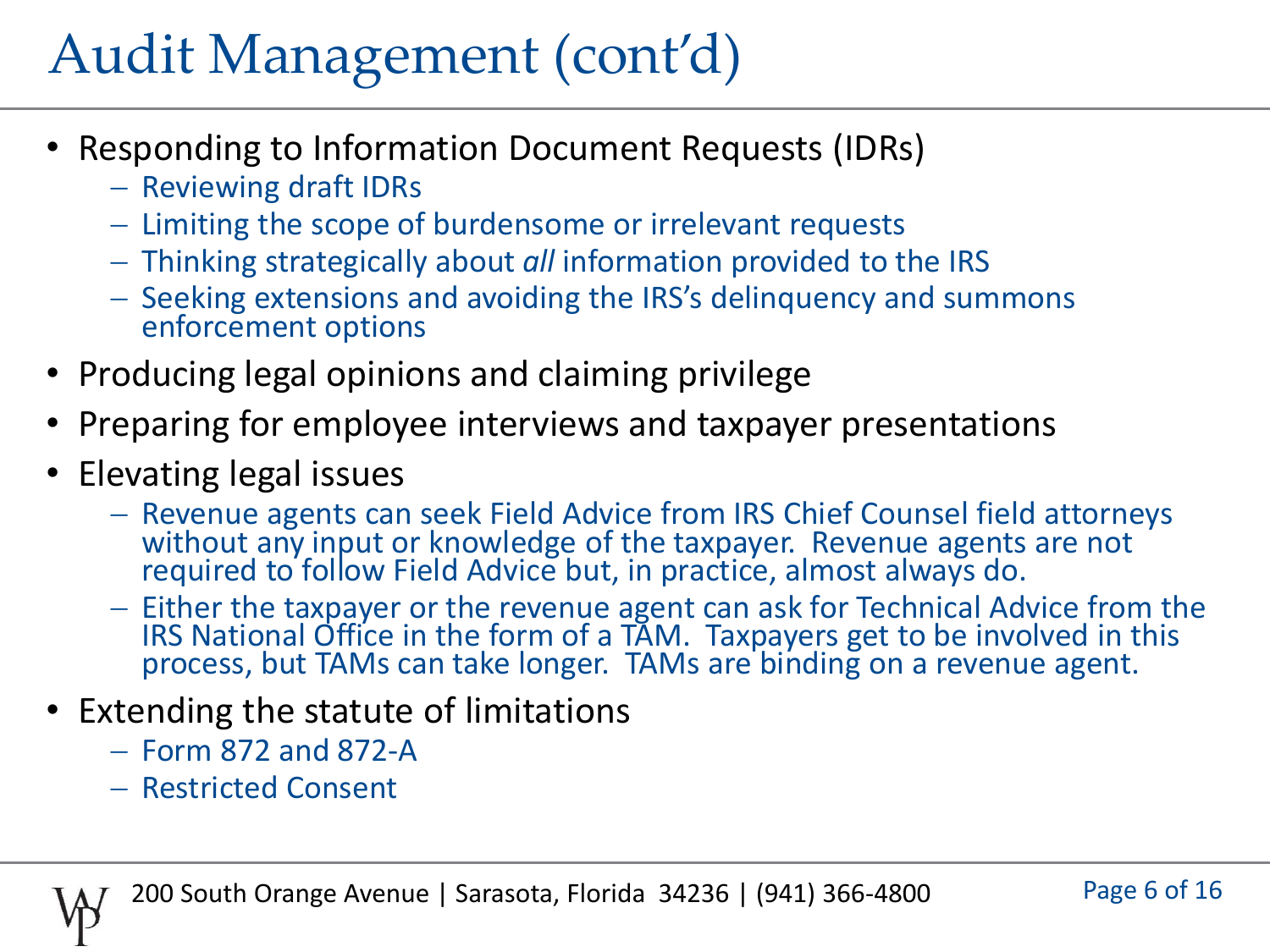### Audit Management (cont'd)

- Concluding the Examination Process
	- $-$  Draft Notice of Proposed Adjustment (NOPA)
		- o Pros and cons of providing feedback on the IRS's positions
	- Revenue Agents' Report (RAR) and 30-day Letter
		- o Taxpayers have 30 days (or 90 days in the case of large businesses) to agree with the proposed adjustments, protest the proposed adjustments with IRS Appeals, or do nothing
		- $\circ$  "Hot interest" begins running from this date
	- Statutory Notice of Deficiency (90-day Letter)
		- o If the taxpayer does not respond to the 30-day letter, the IRS will issue a "stat notice." The taxpayer then has the right to file a petition in the Tax Court or pay the deficiency and file a refund claim in federal district court or the Court of Federal Claims.

#### • Fast-Track Settlement

 A streamlined, non-binding mediation program that permits specific unagreed issues to be resolved in a one-day mediation session chaired by an IRS mediator from the Appeals Division. The process is much quicker than Appeals and requires less preparation. Mediators have settlement authority that revenue agents lack.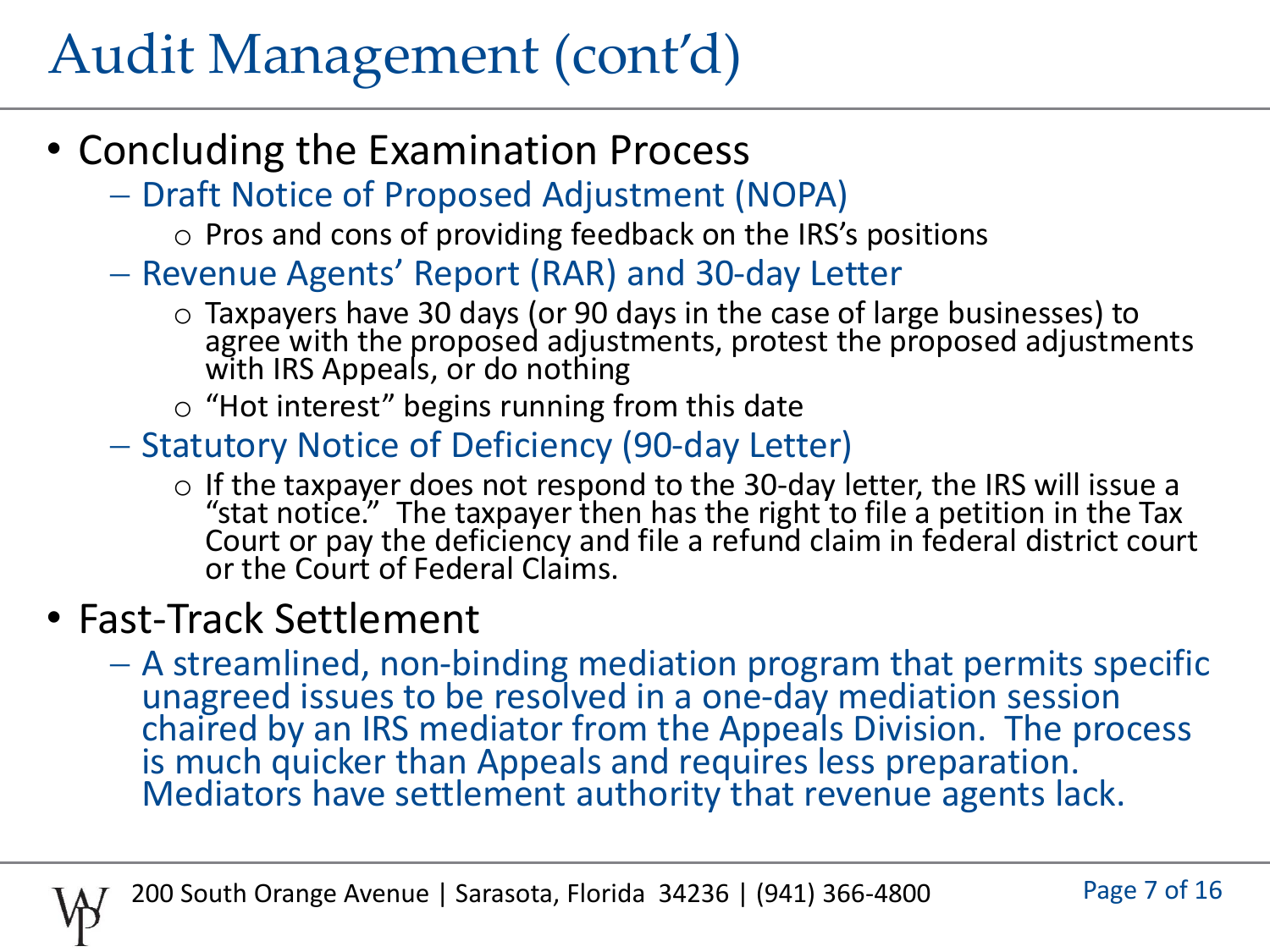# The IRS Appeals Process

- The majority of unagreed tax audits proceed to the IRS Appeals Division. The majority of tax disputes protested to Appeals are resolved without further proceedings.
- Participating in Appeals is usually beneficial to taxpayers, although taxpayers may wish to skip the Appeals process and proceed directly to litigation in some circumstances, e.g., to avoid delay in the ultimate resolution of the dispute, to deny the IRS additional time to develop its position, or to prevent the Appeals Officer from identifying new issues not raised on audit.
- Appeals maintains independence from the audit function. Appeals officers are generally barred from participating in "ex parte" communication with the revenue agent without the taxpayer present.

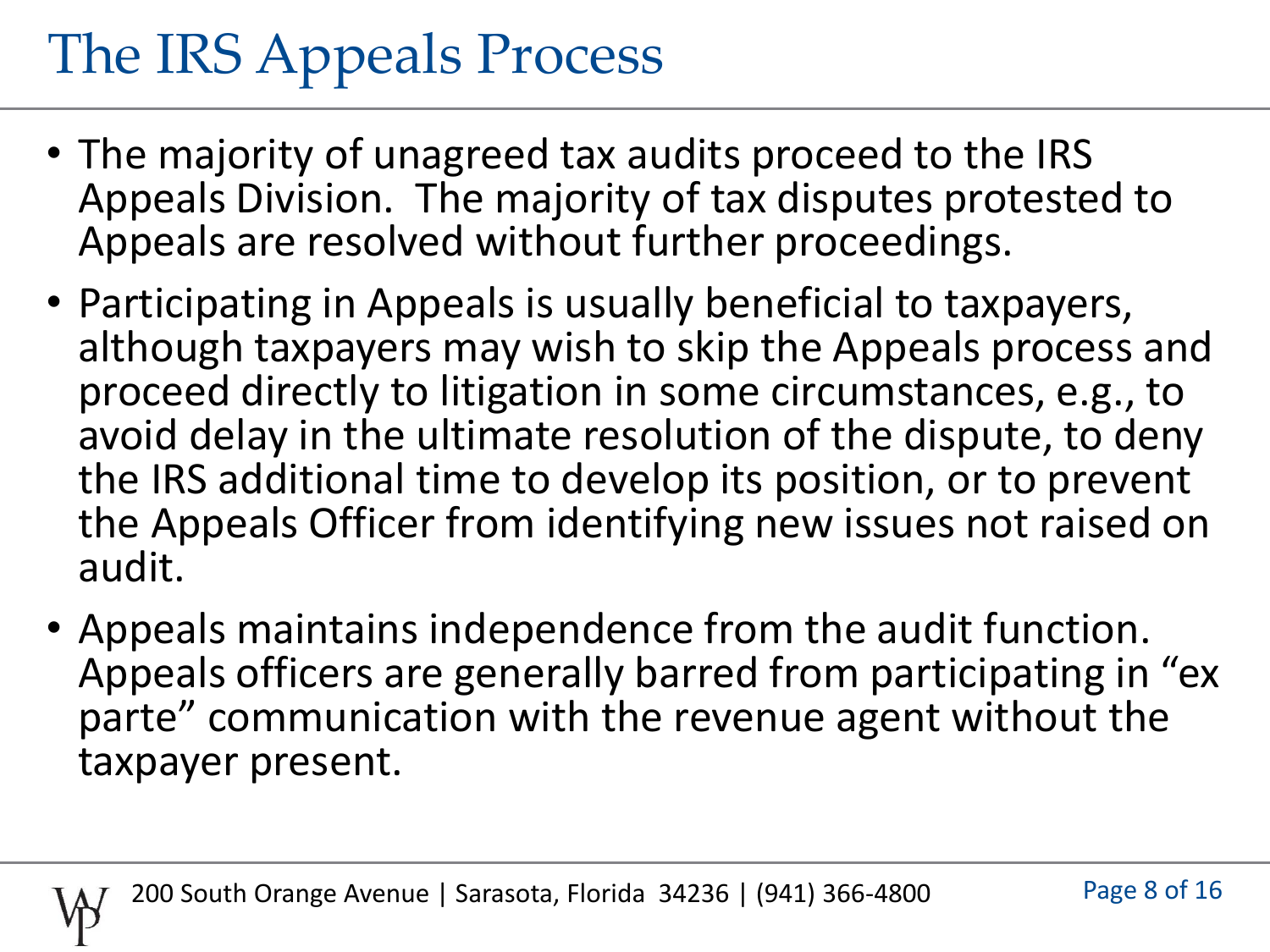# The IRS Appeals Process (cont'd)

- The Appeals process commences following the issuance of a 30 day letter with which the taxpayer does not agree.
- A taxpayer wishing to participate in Appeals files a "Protest" setting forth its disagreements with the RAR. The Protest is typically a detailed document that raises any and all factual and legal errors made by the revenue agent, although a "skeletal" Protest is acceptable.
	- The revenue agent will then issue a "Rebuttal" in which it concedes or rejects the taxpayer's Protest arguments.
- Before settlement negotiations begin in earnest, a Pre-Appeals Conference is held at which the taxpayer and the revenue agent each present their summary of the issues to the Appeals team.
- Appeals is not intended to be another phase of the audit. Appeals officers may not raise new issues not identified by the revenue agent unless the ground for opening the issue is substantial and the potential effect upon tax liability is material.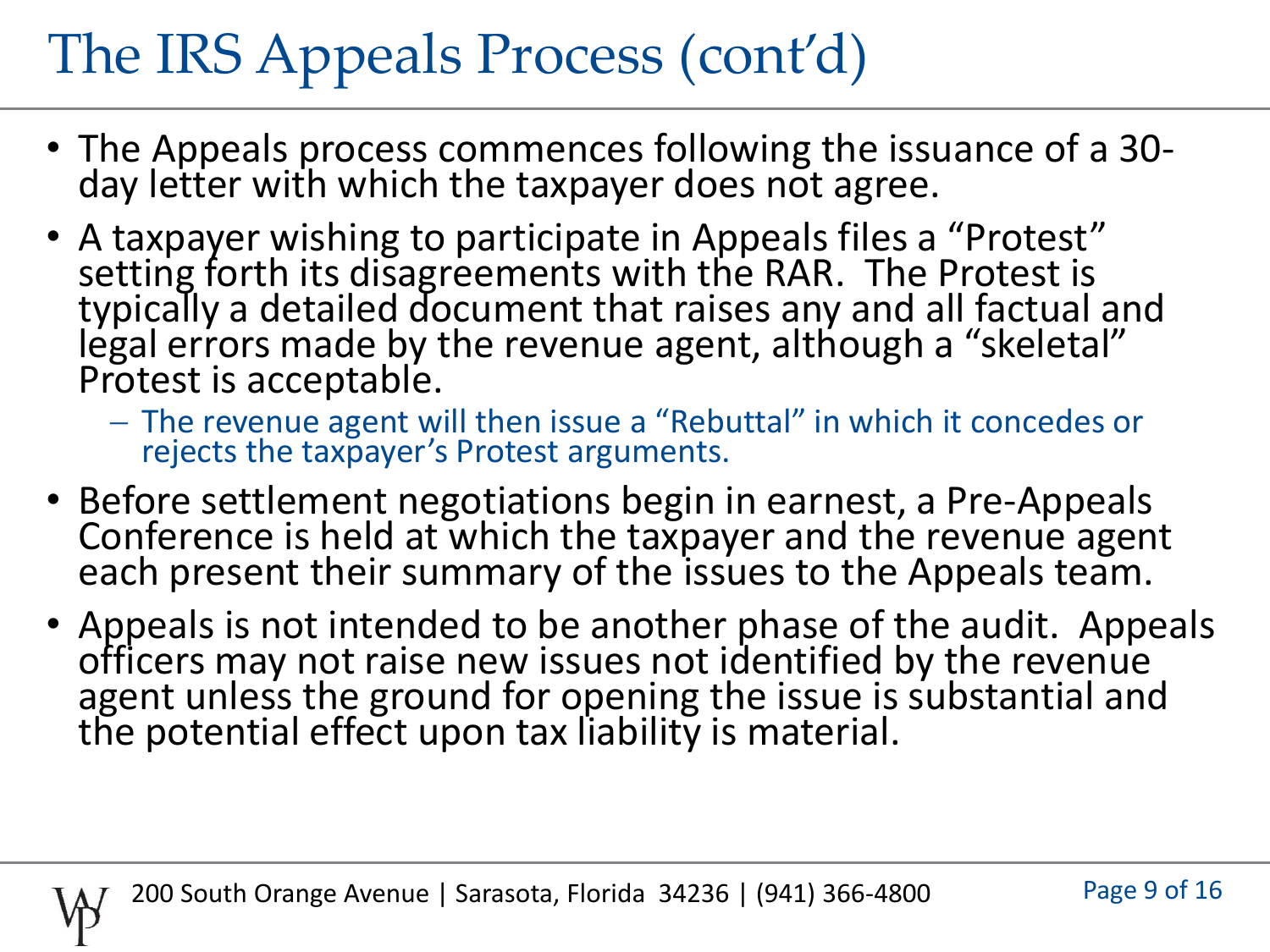## The IRS Appeals Process (cont'd)

- The meat of the Appeals process takes place at Appeals Conferences. These conferences are sometimes face-to-face meetings but increasingly are held as telephone conferences or through written correspondence.
- Issues may be resolved through a single conference or may require multiple conferences. In addition, Appeals officers frequently request that taxpayers make additional submissions addressing their questions.
- Appeals officers are tasked with resolving cases on the basis of litigating hazards.
	- A single issue may be resolved through mutual concessions (i.e., with the taxpayer and the IRS each conceding a portion of the proposed adjustment) or entire issues may be conceded by each side as part of an overall settlement.
	- Appeals is not supposed to reach "nuisance" settlements where one side has less than a 20% chance of success. In such a case, the issue should be conceded entirely.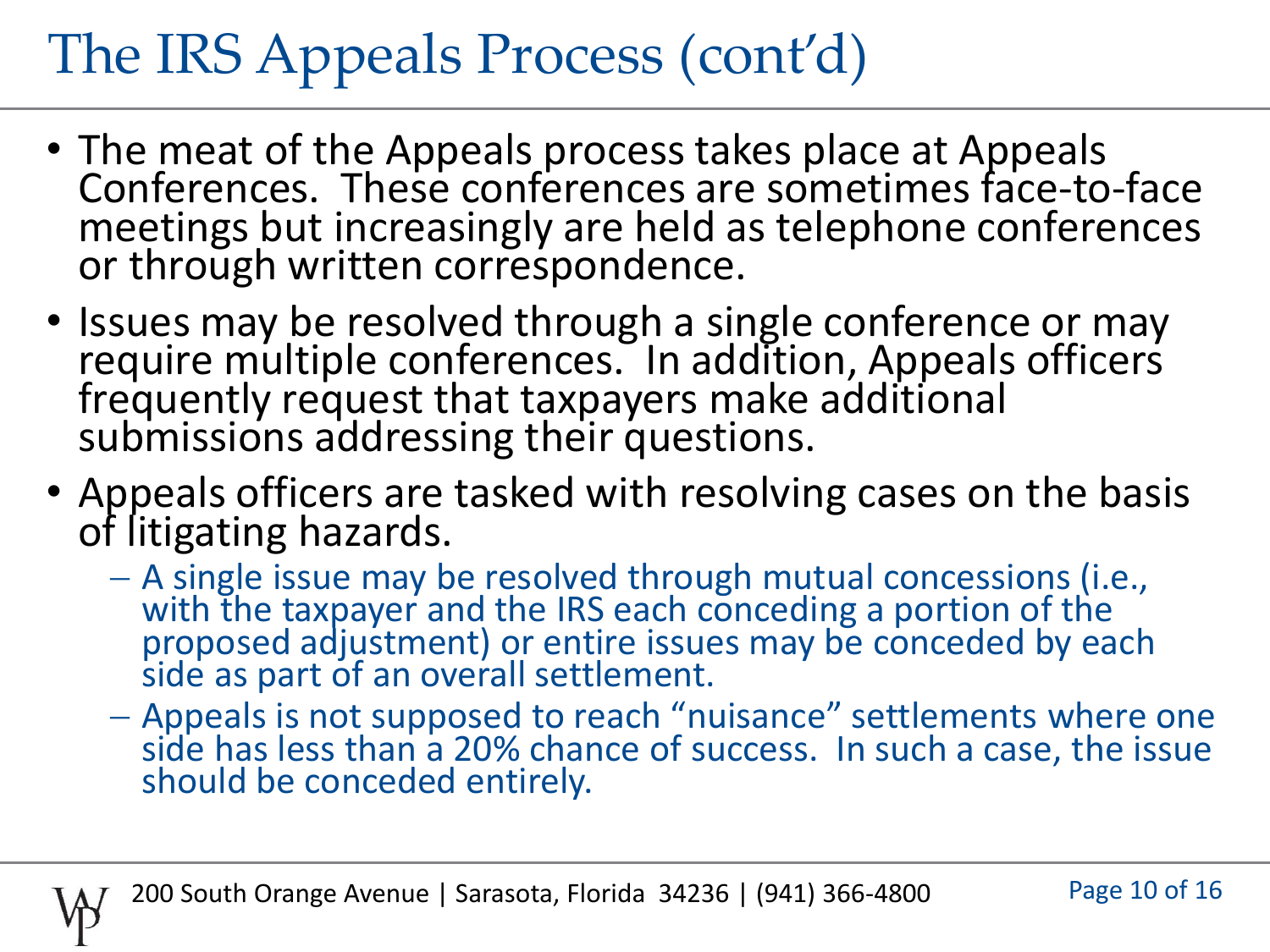# The IRS Appeals Process (cont'd)

- The Appeals process generally concludes by reaching an agreement as to some or all of the issues.
- In most cases, the taxpayer and Appeals will execute a Form 870-AD to close out the case. This form waives the restrictions on assessment and allows the IRS to assess the tax agreed to at Appeals. In addition, the form contains a pledge by both parties not to reopen the case. A Form 870-AD is typically respected by the IRS but does not have binding effect under the Internal Revenue Code.
- If some, but not all, issues have been agreed through Appeals, and the taxpayer wishes to litigate the remaining issues, taxpayers will either (i) settle the case but reserve specified unagreed issues for litigation in the Form 870-AD (in the case of refund litigation) or (ii) identify only the issues that have been resolved at Appeals on the Form 870-AD and leave the rest of the case open (in the case of Tax Court litigation).
- In some cases, a Form 906 closing agreement is preferable. A closing agreement is a contract that will bind the parties under contract principles and under the Internal Revenue Code.

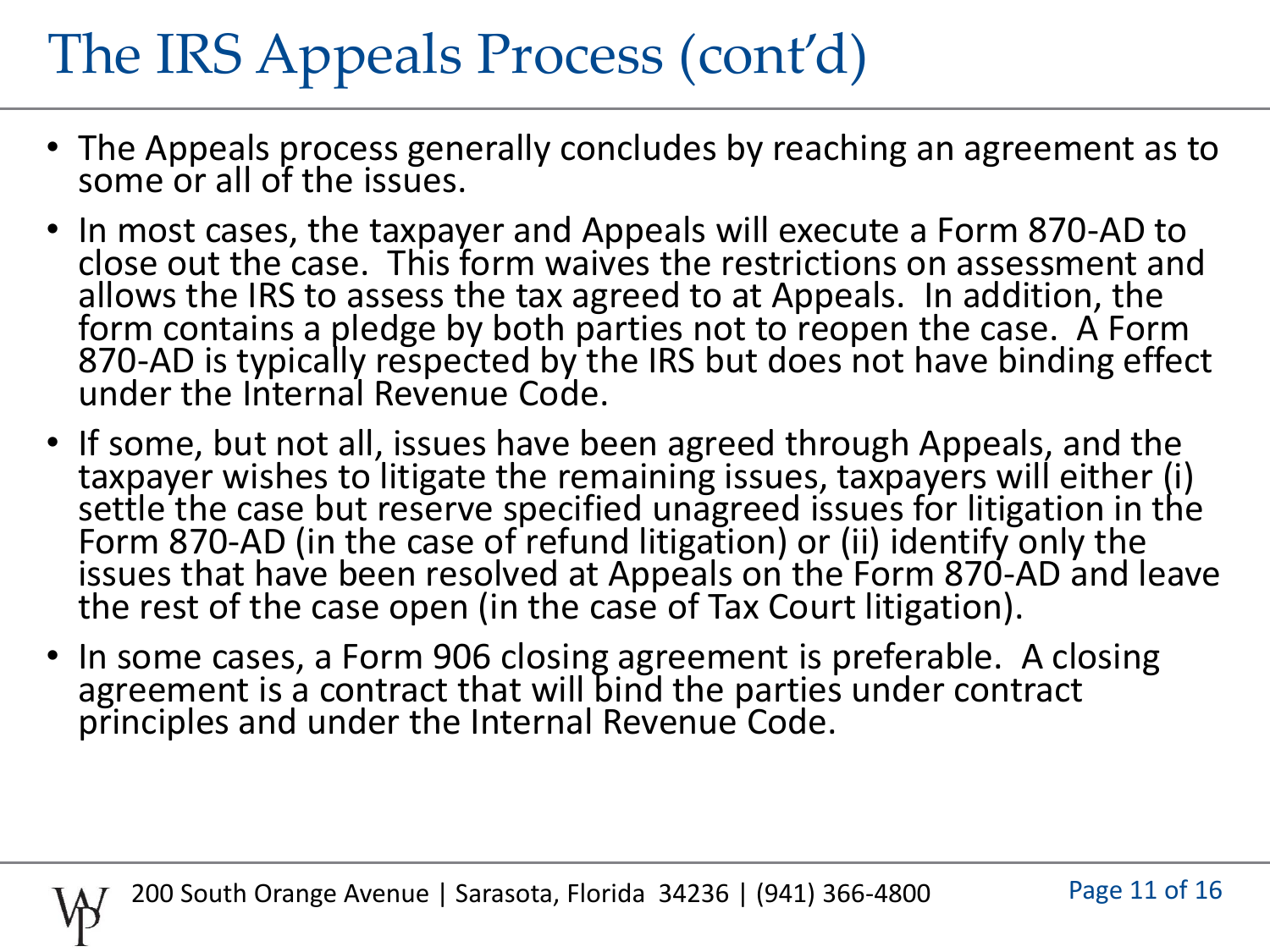#### Administrative Appeals - Dispute Resolution **Options**

- Early Referral to IRS Appeals
	- Certain taxpayers can ask the revenue agent to refer developed, unagreed issues to Appeals while the revenue agent continues to audit other issues.
- Administrative Appeals
	- The IRS Appeals Division has existed since 1927. The mission is to resolve tax controversies without litigation. Appeals serves an independent, quasi-judicial function. Appeals Officers have broad settlement authority.
- Post-Appeals Mediation
	- For certain cases where Appeals settlement discussions are unsuccessful regarding a narrow set of issues, taxpayers can request optional, non-binding mediation to assist with settlement negotiations.
- Appeals Arbitration
	- When limited factual issues remain unresolved following Appeals, optional binding arbitration is available.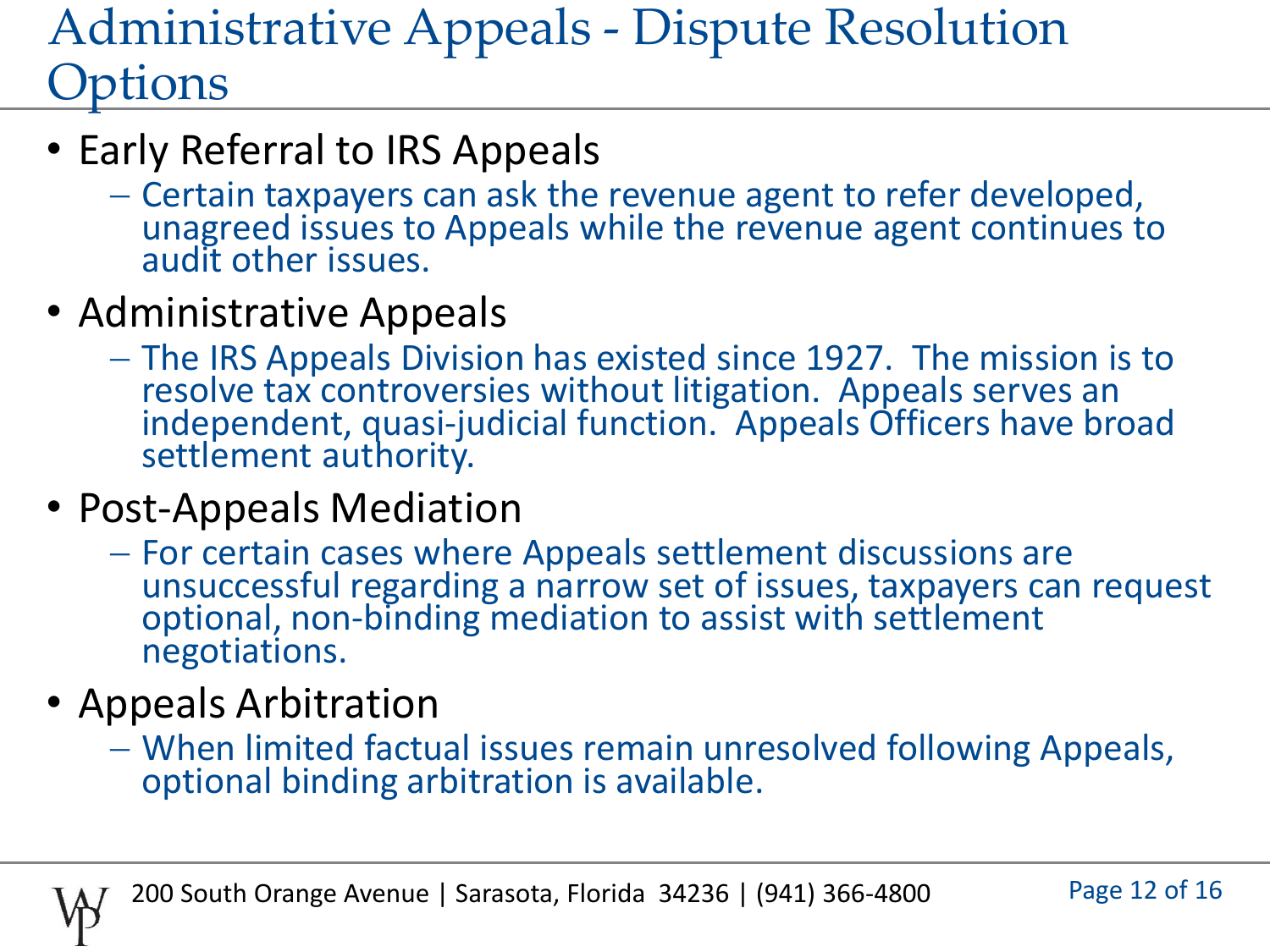### Tax Litigation

- Where administrative dispute resolution proceedings have failed, or where taxpayers prefer to proceed straight to federal court, taxpayers may litigate their tax case.
- There are two main types of tax litigation
	- Refund Litigation in Court of Federal Claims and U.S. District Courts (where taxpayers must first pay the tax and then sue the government for a refund)
		- o Department of Justice is opposing party
		- o New issues not previously raised on audit can only be raised as an offset to the amount claimed as a refund (i.e., additional tax deficiencies cannot result)
		- o District courts are sometimes viewed as more friendly "home turf"
		- o Must be careful not to run afoul of the Variance Doctrine for refund claims
	- U.S. Tax Court (where taxpayers may contest a statutory notice of deficiency without first paying the tax)
		- o IRS is opposing party
		- $\circ$  New issues not previously raised on audit may be raised by the IRS as a "new matter" and can result in additional tax liability
		- o Some taxpayers fear that Tax Court is more friendly to the government
- Forum Selection Considerations
	- Applicable precedents (but consider the *Golsen* rule in Tax Court)
	- Attitude and approach of the judges Tax Court judges are tax specialists while district court judges are generalists who do not frequently preside over tax cases. Court of Federal Claims judges hear only claims filed against the U.S. government, including many tax claims.
	- Tax Court and Court of Federal Claims cases are bench trials decided by a judge, while jury trials are available in district courts
	- Facts must be stipulated in Tax Court and discovery is limited compared to district courts and the Court of Federal Claims
	- Greater limitations on trial witness subpoenas in district court than in Tax Court and Court of Federal Claims

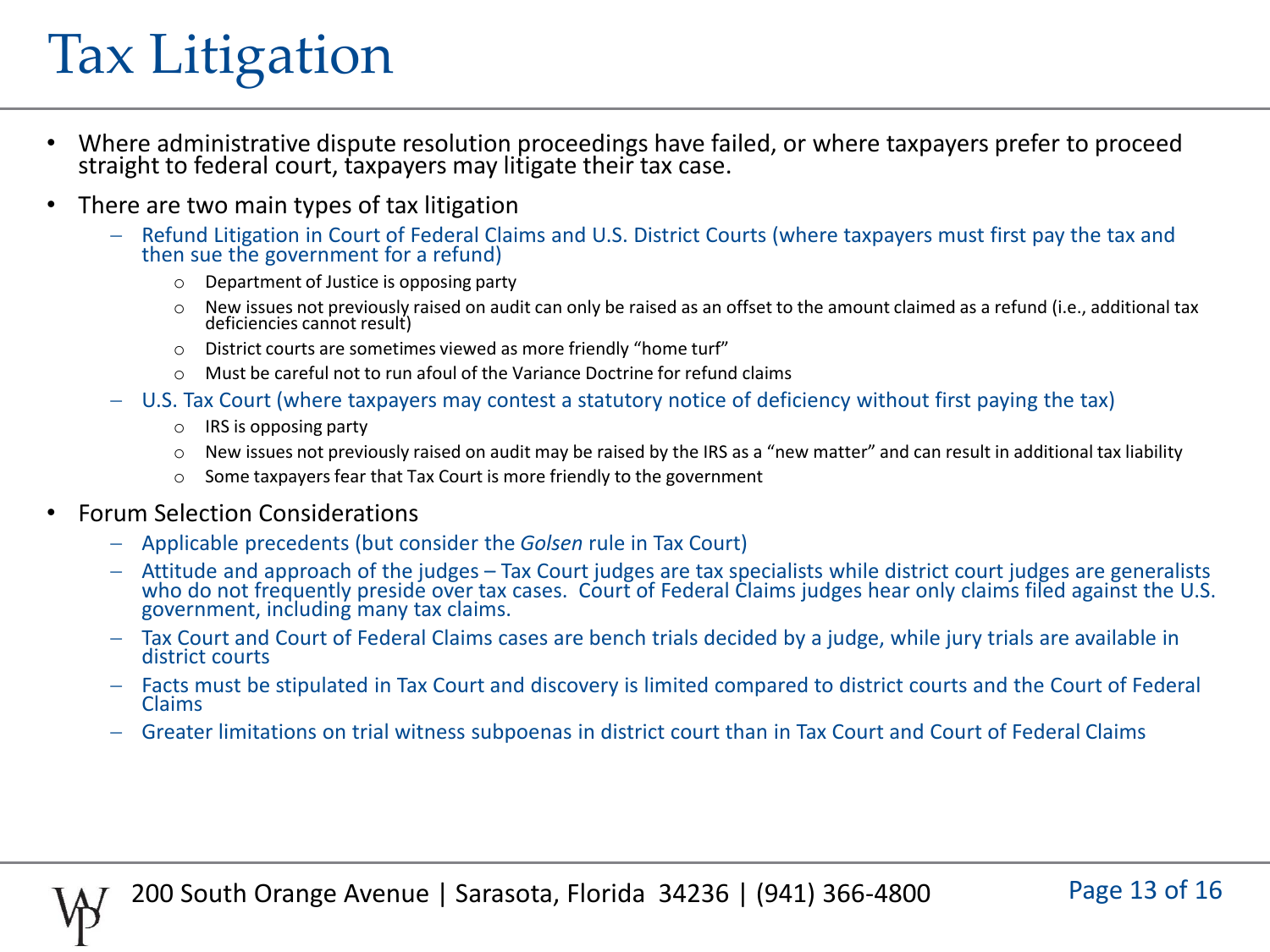#### Tax Litigation (cont'd)

- Managing discovery/fact stipulations
- Pre-trial motions
- Settlement discussions
- Trials, post-trial motions, and appeals

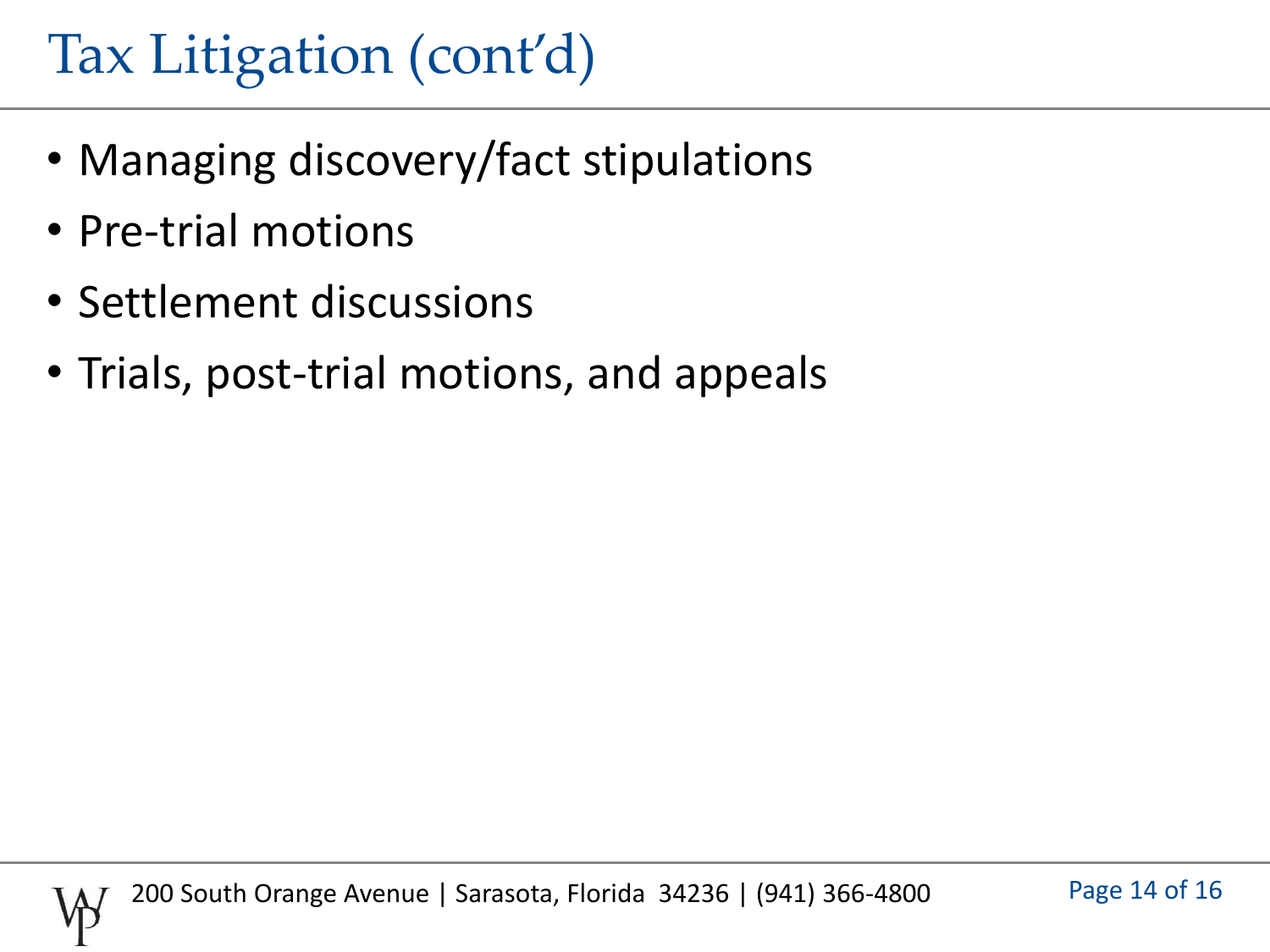#### Other Tax Controversies

- Collections
- Competent Authority Procedures
- Mandatory Arbitration under Tax Treaties